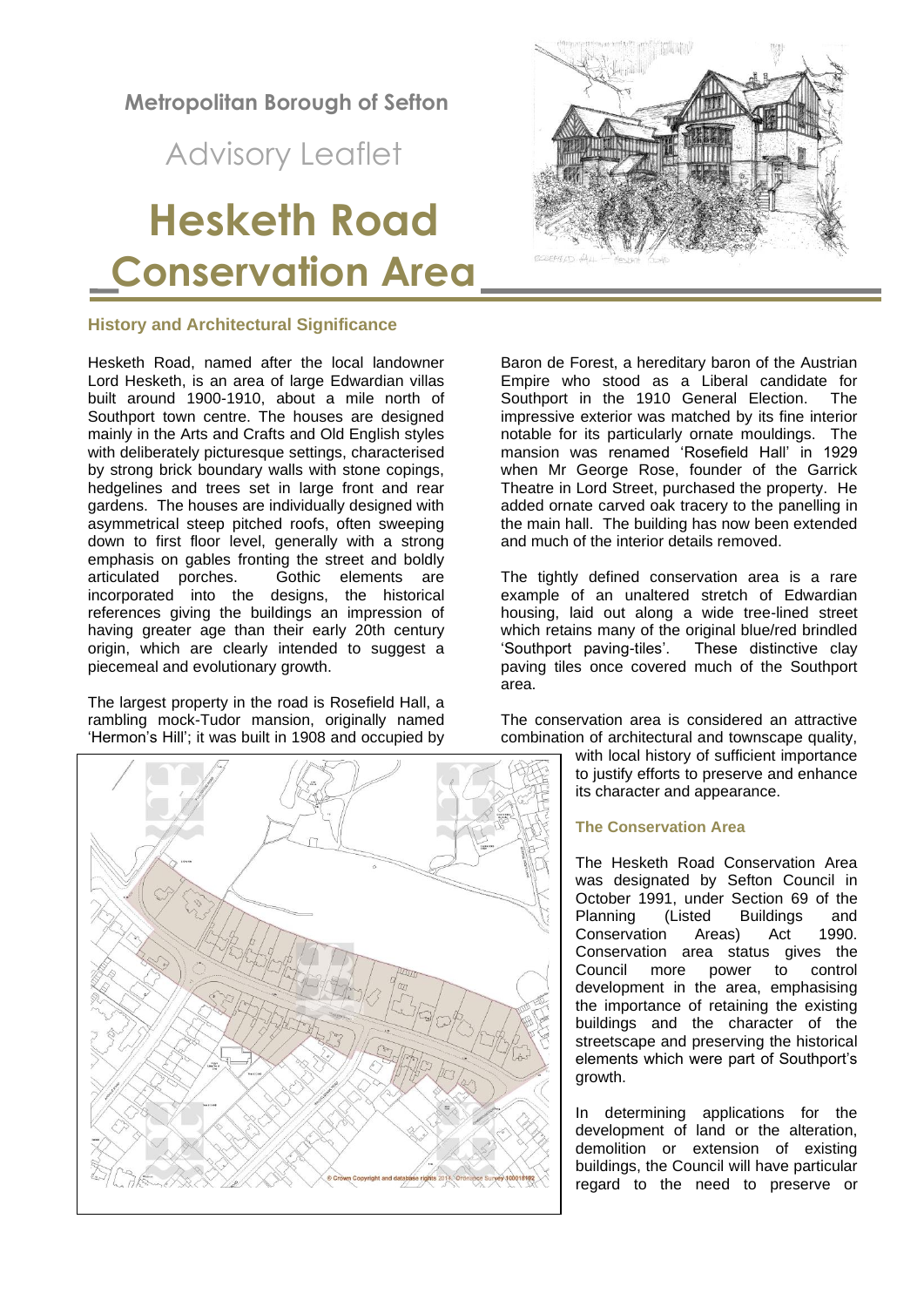enhance those qualities that contribute to the special character and appearance of the conservation area and any harm is balanced against wider public benefits.

# **Additional Planning Powers**

Conservation Area status means that the Council possesses a number of statutory powers to safeguard against some changes. These are special planning controls which relate to specific works which would normally be considered 'permitted development', i.e. works which would not require planning consent. Within the Conservation Area the following additional planning powers apply:-

# **If a building is a Listed Building additional special controls will also apply.**

- Any proposal involving the demolition of any building, wall or other structure within the Conservation Area (with minor exceptions) will require planning permission.
- Anyone wishing to cut down, top, lop or uproot tree with a stem diameter of 75mm or greater measured at 1.5m above ground level must give the Local Planning Authority six weeks written notice of their intention to do so (a "Section 211 notice" under the Town and Country Planning Act 1990) subject to specific exemptions. Within this time the Authority may grant consent for the proposed work, or they may consider making a Tree Preservation Order. It is an offence to carry out tree works without permission.
- There are greater restrictions over 'permitted development' rights for the enlargement of dwellinghouses, and on the provision, alteration or improvement of outbuildings within their curtilage.
- Dormer windows will require planning permission, and in some cases, other changes to roofs and chimneys may require planning permission.
- Cladding of external walls in stone, artificial stone, pebble dash, render, timber, plastic or tiles is not permitted. The cladding of any part of external walls would require planning permission.
- Planning permission is needed for satellite dishes where they are to be located on a

chimney, wall or roof slope which faces onto a highway.

- Micro-generation (e.g. wind turbines/solar panels) installations will require planning permission in some cases.
- The Council has powers under the Act to require owners to carry out essential works to empty or partly occupied buildings in order to protect the fabric of buildings important to the conservation area.

For up to date advice on what needs planning permission go to [www.planningportal.gov.uk](http://www.planningportal.gov.uk/) In determining applications for the development of land and alterations or extensions to buildings within the Hesketh Road Conservation Area the Council will pay special regard to:-

- The retention, replacement and restoration of historical details and features of the buildings and their gardens including boundary walls and landscaping.
- The materials, design and detail of extensions and alterations to existing buildings which will be expected to be in sympathy with the architectural and historic character of the building as a whole and to the setting of that building.
- The detailed design of any new building (including form, scale and materials) and its integration with its immediate surroundings and the special architectural and visual qualities of the Conservation Area
- The retention and preservation of existing trees and the provision of further appropriate landscaping.
- The retention and enhancement of views into and out of the area, vistas within the area and the general character and appearance of the street scene and roofscape.



HENOTH COAD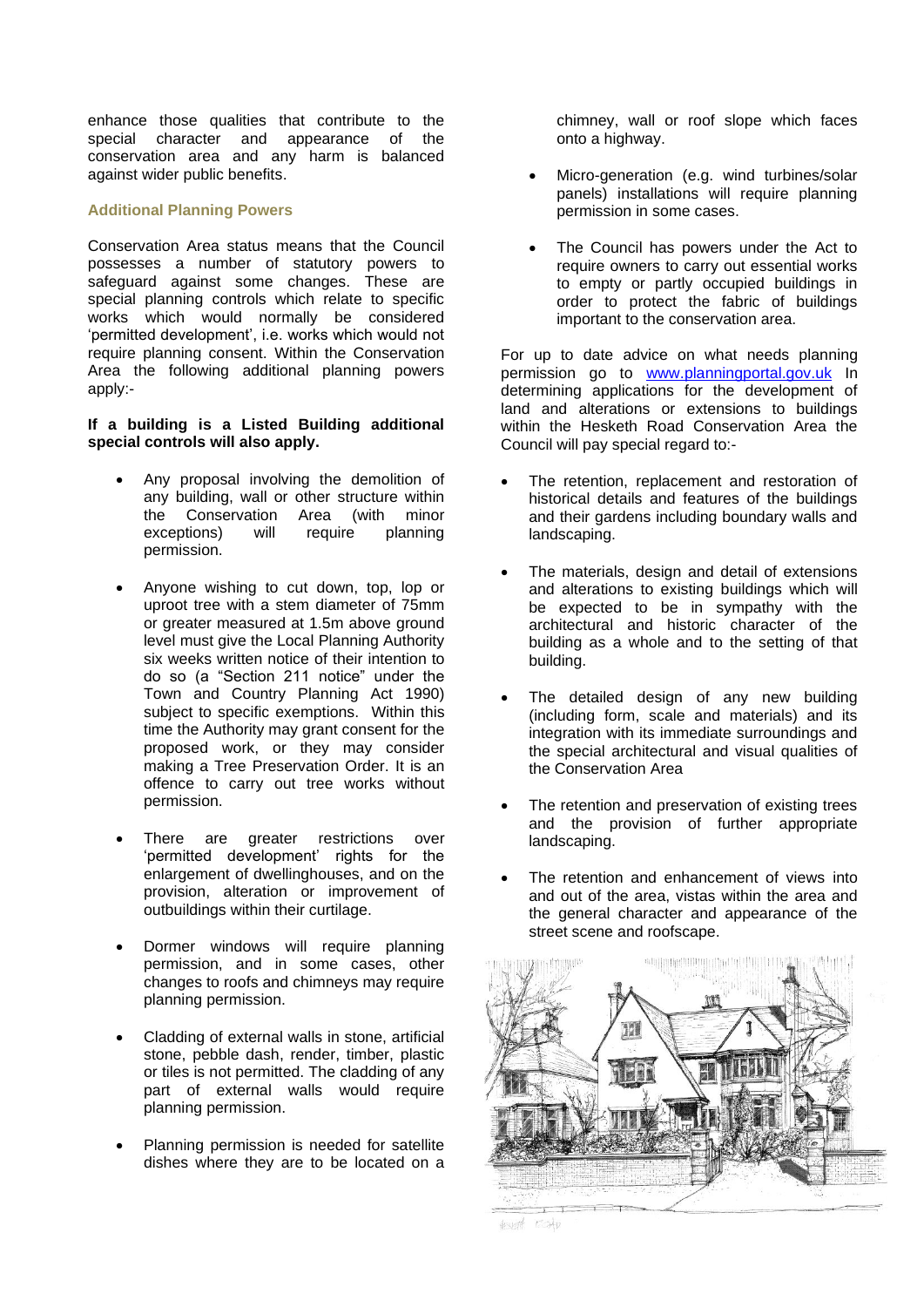# **Guidance Notes for planning applications and use of materials:**

## **Pre-Application Advice**

You can request advice from Planning Services prior to submitting a formal application. In most cases we make a charge for this service. Forms are available on the Council's website.

### **Planning applications**

A Heritage Statement will be needed to support your planning application. This should include an explanation of the heritage significance of the site and how the design takes account of this.

Outline applications will not usually be considered.

### **Demolition**

The demolition or redevelopment of any building of individual or group value will not be permitted unless the Local Planning Authority is satisfied that the building cannot be used for any suitable purpose and it is not important enough to merit the costs involved in its preservation. Any consent to demolish would normally be conditional on the building not being demolished before a contract is made to carry out redevelopment. This redevelopment must be of a high standard of design and will normally be granted consent at the same time.

## **Trees**

Anyone proposing to cut down or carry out work on a tree over 75mm in diameter measured at 1.5m above ground level is required to give the local planning authority six weeks prior notice (a "Section 211 notice" under the Town and Country Planning Act 1990). Within this time the Authority may grant consent for the proposed work, or they may consider making a Tree Preservation Order. It is an offence to carry out tree works without permission.

#### **New development on vacant sites**

Any new development should be conceived with the architectural character and scale of the area in mind. Early discussions with Planning Services are advised. The services of a qualified architect are strongly recommended.

# **Conversion of existing buildings**

Where planning permission to convert buildings into new uses is sought, the new use and internal layout of the building should be carefully considered. Particular attention will be paid to plan form, the character of the building and its architectural appearance, the layout of gardens, car parking and the position of bin stores.

Every effort should be made to minimise external alterations, such as fire escapes and new windows

(including dormer windows). Where external change is required it should be made to a nonprominent elevation. Alterations or extensions should use carefully chosen materials that match or complement the building. The services of a qualified architect are strongly recommended.

# **External alterations to existing buildings including extensions**

The following deals with some of the details of alterations and extensions to buildings.

### **Windows and Dormers**

There are a number of types and styles of original windows in the area. They should be retained and renovated where possible. If all or part of any window needs to be replaced it should match the original design. Additional windows should be restricted to the non-prominent elevations and also complement existing designs. Imitation leaded lights, aluminium and UPVC windows should not be used as they completely change the original character of the building.

New dormer windows are not generally accepted on principal elevations. Any new dormer windows should be well-proportioned and kept to nonprominent elevations and any new cladding must match roofing materials.

#### **Wall Surfaces**

Masonry should not be painted or rendered. Areas of brickwork or stonework requiring renewal should be repaired or replaced in their original form or pattern. Brick pointing should be compatible with existing construction, which is generally flush finish. Repointing with cement slurry, bagging or bagrubbing is not acceptable. In replacing existing traditional render or dash, the new render should be chosen to match that removed in both materials and appearance. Where stonework is to be cleaned, professional advice should be sought, to prevent damage.

Brick and terracotta features should be retained wherever possible. 'Stone cladding' of brickwork should always be avoided again for practical as well as aesthetic reasons. If missing or damaged, stucco or plaster mouldings and similar details should be replaced in their original form or pattern. Care should be taken to use correct mixes and finishing coats.

# **Roofs**

Original roofing materials (usually small red clay tiles) and existing rooflines and views should be retained. Any renewals or repairs should use reclaimed or new materials to match those on the